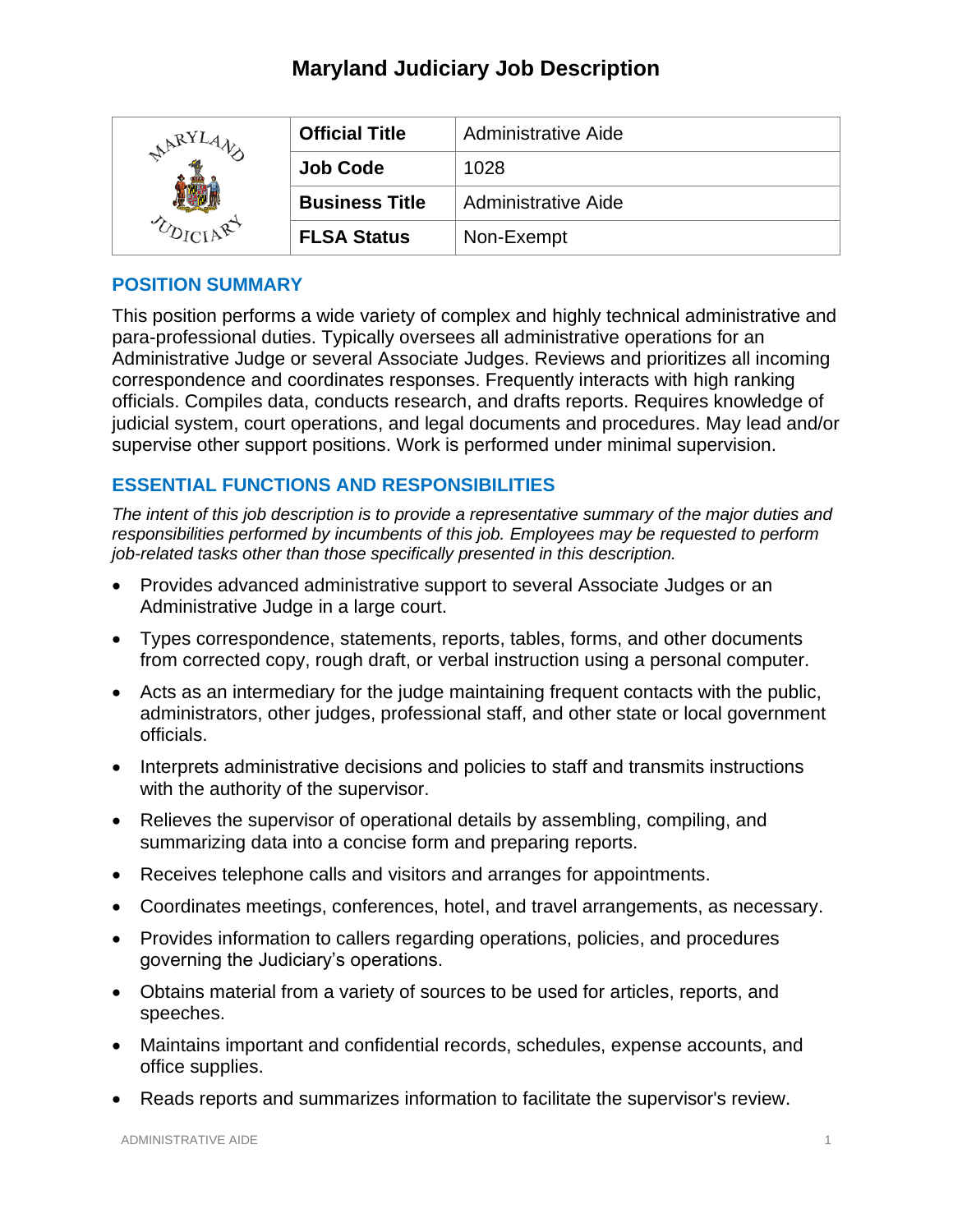- Opens, sorts, reads, and distributes incoming correspondence.
- Proofreads outgoing correspondence and reviews records for completeness and accuracy.
- Prepares and maintains statistical and numerical reports and records.
- Develops special forms and summaries using a variety of records in order to secure complete and accurate information.
- Composes and signs routine and complex correspondence on behalf of the administrative official.
- Develops, revises, and implements office procedures.
- Uses word processing, database, spreadsheet, or desktop publishing computer software applications in order to prepare reports, charts, graphs, or other documents.
- Enters, updates, verifies, and retrieves data using computer database or spreadsheet software applications.
- May take dictation using shorthand and transcribe dictation from a transcribing machine.
- May supervise lower-level secretarial or clerical employees; coordinates leave, answers questions, reviews workload, attends supervisor meetings, and prepares annual evaluation forms.
- Orders, stocks, and inventories supplies for courtroom and chambers.

## **MINIMUM QUALIFICATIONS**

#### **Education and Experience**

- High school diploma (or GED equivalent).
- Five (5) years of performing administrative or secretarial work in an Administrative, Executive, or Senior Management work environment.

## **KNOWLEDGE, SKILLS, AND ABILITIES**

#### **Knowledge of:**

- Legal terminology and court procedures.
- General office practices, procedures, and equipment.
- Basic English and arithmetic to include, but not limited to, spelling, punctuation, addition, subtraction, multiplication, and division.
- Judicial policies, procedures, and forms.
- Judiciary Human Resources policies and procedures.

#### **Skill in:**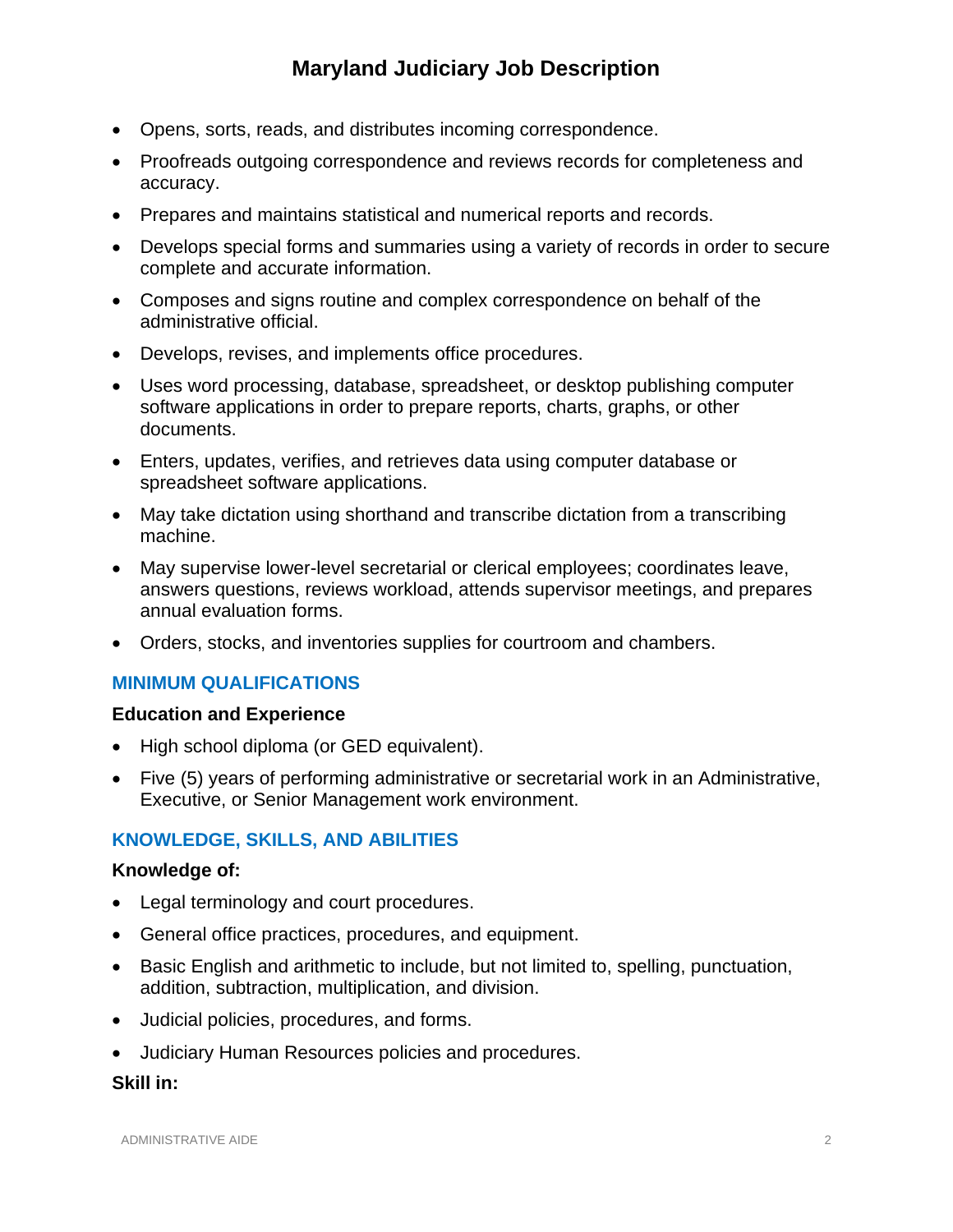- Managing priorities to meet critical deadlines while multitasking.
- Interpersonal communication and relations.
- Organization and time management.
- Usage of standard office equipment, computer equipment, and computer applications.
- Typing on personal computer.
- The use of Microsoft Office products to include, but not limited to, Excel, Word, PowerPoint, Outlook, etc.
- Problem solving, prioritizing, scheduling, and decision making.
- Reading, comprehension, proofreading, and editing.
- Customer service and handling problems tactfully and patiently.
- Accuracy and attention to detail.

#### **Ability to:**

- Work within time constraints, meet fixed deadlines, and demonstrate good organizational skills.
- Interpret, apply, and follow a variety of complex written or oral instructions.
- Compose routine and complex business correspondence.
- Develop, revise, establish, or implement office procedures and practices.
- Receive telephone calls and visitors and arrange for appointments and interviews.
- Maintain records, schedules, expense accounts, and office supplies.
- Prepare statistical and numerical reports.
- Perform basic arithmetical calculations and computations accurately.
- Maintain confidentiality.
- Communicate clearly, tactfully, and effectively with judges, the public, police agencies, attorneys, and other court officials and personnel, both verbally and in writing.
- Supervise lower-level secretarial or clerical employees, if applicable.

### **SUPERVISORY RESPONSIBILITIES**

This position may have supervisory or lead responsibilities over other employees.

### **PHYSICAL DEMANDS**

*The physical demands described here are representative of those that must be met by an employee to successfully perform the essential functions of this job. Reasonable accommodations may be made to enable individuals with disabilities to perform the essential functions.*